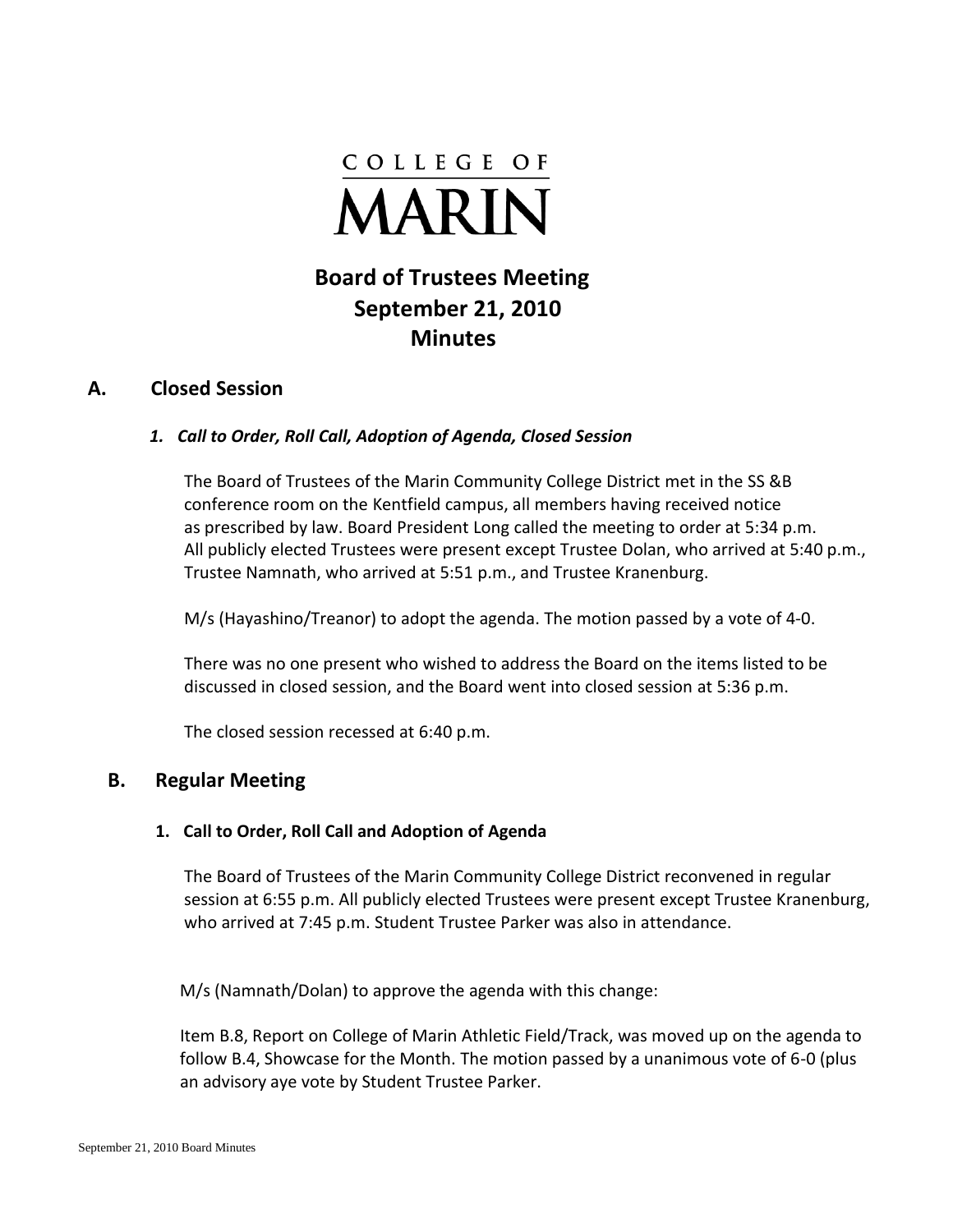Board President Long announced that the meeting was being recorded to facilitate the preparation of minutes.

# *2. Report of Closed Session for September 21, 2010*

 Board Clerk Conti reported that the following two actions were taken in closed session: M/s (Namnath/Hayashino) to appoint Dr. David Wain Coon to be the Superintendent/ President of College of Marin effective 12/1/10. The motion passed by a unanimous vote of 6-0.

 M/s (Namnath/Hayashino) to authorize Board President Long to sign the contract with Dr. David Wain Coon. The motion passed by a vote of 5-1 with Trustee Dolan casting the no vote.

# *3. Citizens' Requests to Address the Board on Non-Agenda Items*

 Dina Zvenko and Jeanette Davison spoke on the subject of COM's Adapted PE program, urging the Board to reinstate all the Adapted PE classes and faculty that have been cut. They also objected to the front-page article in the September 20 edition of the Marin IJ which contained a statement by COM's Director of Communications and Community Relations that COM has not had to eliminate courses or reduce faculty and asked that the President's Office contact the IJ and issue a correction. Copies of Ms. Zvenko's and Ms. Davison's statements are attached to the minutes as part of the official record.

 Student Joseph Ferreira expressed dissatisfaction with a final grade he received in a class he took in the Spring 2010 semester and the results of a petition to change the grade which was reviewed and evaluated by our College Petitions Committee. He asked the Board to review his file and make the correct decision.

 Beverly Munyon, chair of the emeritus grants committee, reported that the number of partial grants being requested by emeritus students is going up. She expressed appreciation for the lower cost emeritus classes that are being offered and the partial grants provided by the Foundation. Gerald Weisman and Jim Moore advocated for more free or lower fee classes for the seniors in our community. Copies of their statements are attached to the minutes as part of the official record.

# *4. Showcase for the Month*

#### **a. Child Development Program**

 Lyda Bearsdley; parents Steve Gutierrez, Indie Mari and Maribel Magana; Peggy Dodge; Roz Hartman; and Kay Wernert of Marin Head Start gave a presentation on College of Marin's Child Development Program. Board members expressed appreciation for the outstanding presentation and the excellent work of our Child Development Program staff and students.

#### *8. Report on College of Marin Athletic Field/Track*

Superintendent/President Harrison reviewed his report in the Board packets on issues surrounding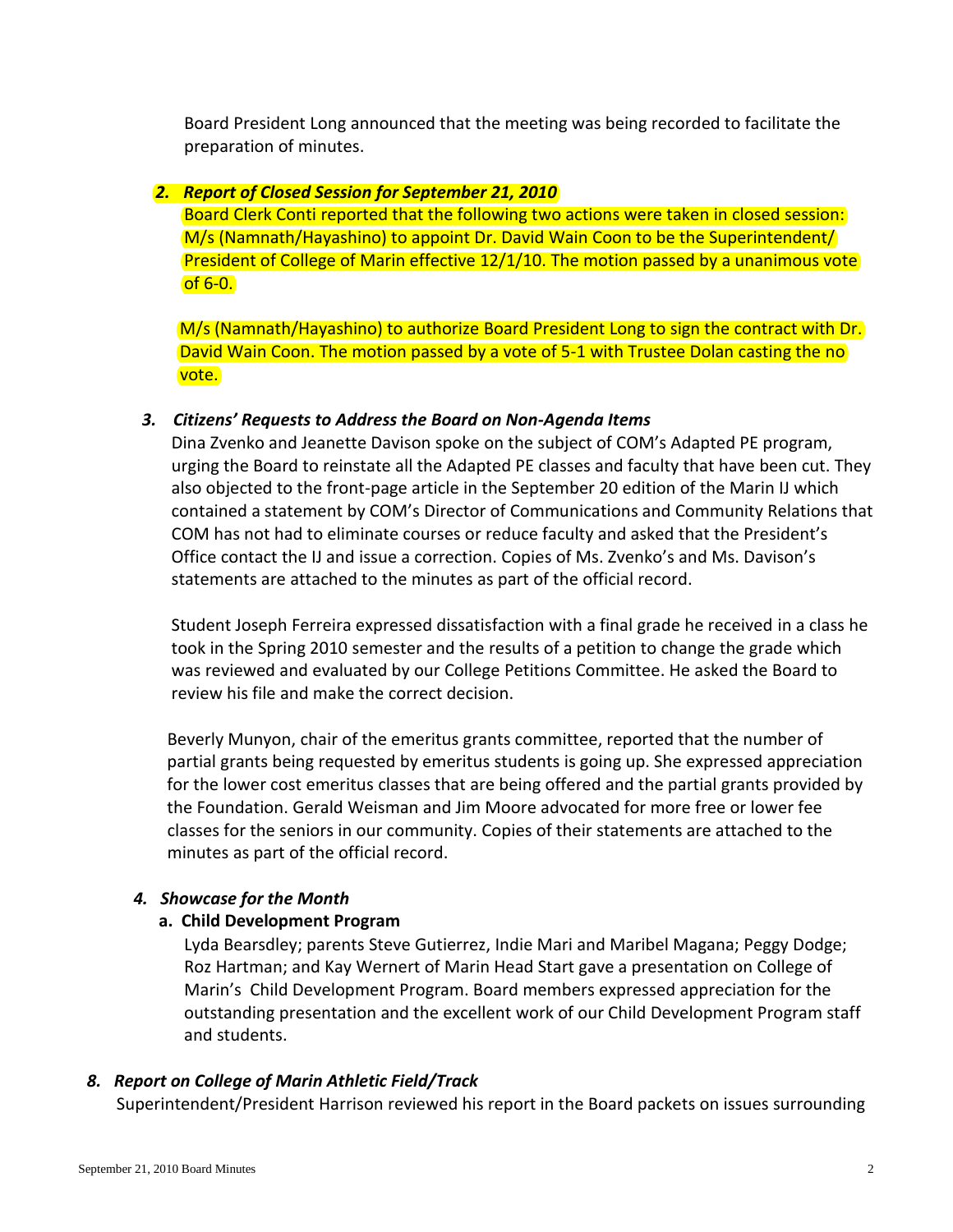the COM athletic field/track. In order to clear up some misunderstandings he explained that our insurance consultant inspected the bleachers, football field and track and declared the track unsafe to use and the football field unsafe to use if wet or soaked. President White instructed staff not to use the track for athletic or academic purposes. The public was also not supposed to use the track but the "honor system" has not been working. Mr. Harrison commented that due to liability issues we need to put the track out of commission so that no one can use it.

 Mr. Harrison stated that although the Ross Valley Lacrosse Club and Branson group have talked about a proposal to develop COM' s athletic field into two fields designed primarily for soccer and lacrosse surrounded by a walking track, and the Friends of COM Track have advocated for a single multi-use field and a regulation track, at no time has the Board made a decision about what they want to do with the athletic field or track. He stated that the Board needs to make a decision about this and presented three possible alternatives:

- 1. Do nothing
- 2. Renovate the track and/or athletic field
- 3. Enter into agreements with others to modify either the track, field or both.
	- a. Under this option the Board must issue a resolution soliciting proposals
	- b. Evaluate any proposals submitted
	- c. Determine if they wish to attempt to enter into a contract for any proposal

 Board members discussed this issue and generally agreed to find a way to reopen and restore the track. As a short-term course of action the Board agreed to direct staff to close the two inside lanes (the most damaged lanes) to the public so that the outer two lanes can be used.

 Trustee Long asked to have letters from the following individuals entered into the record: Mario Ghilotti who advocated for the current field/track configuration, Charles Kennard of Friends of Corte Madera Creek Watershed who urged the college not to use synthetic turf on the athletic field, Carl Cox who urged the Board to protect the academic use of public land and to discuss ways to raise money or write grants to help restore our track and multi-use field, Michael Lateef and Paul Herzog who asserted that attempts to remodel the existing field and track without Branson's approval and consent might result in costly litigation, and Mimi Willard and Tim O'Rourke on behalf of Friends of the COM Track who advocated for renovation of a multi-use field and regulation track. Copies of these letters are attached to the minutes as part of the official record.

#### **Public Comment**

 The following individuals addressed the Board in support of maintaining and renovating one multi-use field and a regulation track: Tim O'Rourke, Pam Scoggins, Scott Peoples, Hugh Van Ness, Ken Grebenstein, Jenny Fung, Walter Underhill, Mimi Willard, Robyn Berry, Bob Knox, Emmanuelle Orleans, Randy Hixon, and George Adams. Copies of the statements of Tim O'Rourke, Jenny Fung, and Mimi Willard are attached to the minutes as part of the official record. A letter submitted by Michelle Wilcox, who had to leave the meeting, is also attached. Sara McKinnon read a statement from the Academic Senate, on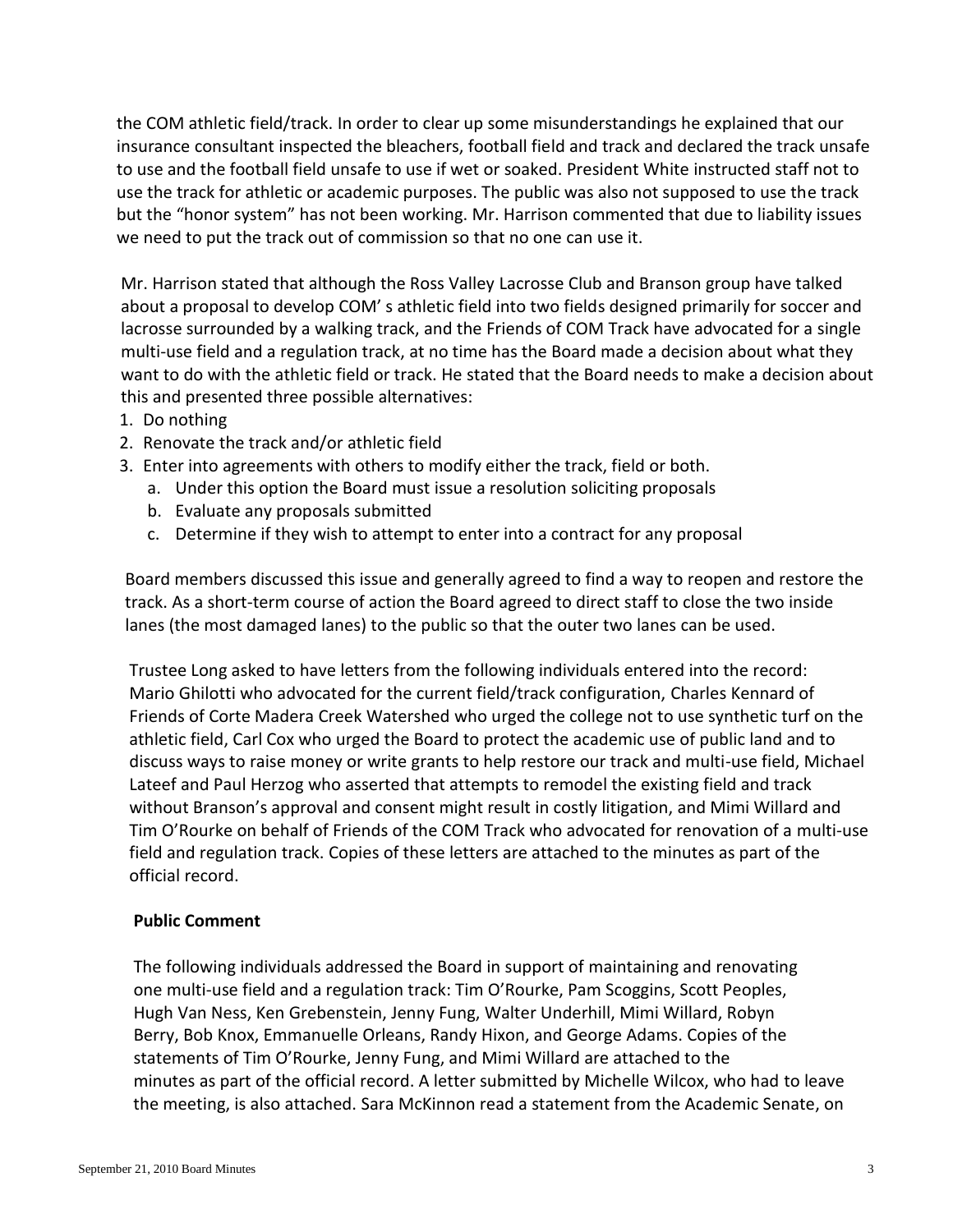behalf of the Physical Education and Athletics Department, urging the Board to only accept proposals for the renovation of the current track and field that include a regulation size track. A copy of her statement is attached to the minutes as part of the official record.

 Michael Lateef of the Ross Valley Lacrosse Club commented that the Board hasn't given direction as to what they want done with the athletic field/track, that they were pointedly told to work with Branson School, and that he would like to come back with another proposal that would be part of the solution.

 Sandy Guldman of Friends of Corte Madera Creek Watershed asked the Board to make sure any proposal does not include synthetic turf in a low lying area subject to flooding.

# **Trustee Discussion and Requests for Information**

 The Trustees expressed general agreement on finding a way to make the track available temporarily for public use as soon as possible and also expressed support for maintaining and renovating the athletic field and track in the current configuration: a single multi-use field and a regulation track. There was no consensus on how to fund the renovations as several sources of funding were suggested: Measure C funds, operational funds, COM's reserves, joint use partnerships, community fundraising, or a combination of these sources. Trustee Hayashino asked for legal counsel's opinion on the use of Measure C funds for athletic fields and clarification of College of Marin's agreement with Branson. Trustee Conti asked if the Academic Senate has a position on use of the field for lacrosse. Trustee Treanor asked for information on renovation and maintenance costs, lifespan and warranties. Trustees Namnath and Conti asked to have the agenda for the next Board meeting structured so that options for a long-term solution for renovation of the facility can be deliberated.

Board President Long recessed the meeting at 9:35 p.m. and reconvened it at 9:50 p.m.

 Board President Long asked staff to canvass the Board regarding their availability for these proposed Board workshop dates:

> December 3, 4, 10 & 11 for ½ day January 21, 22, 28 & 29 for a full day

# *6. Commendation & Other Resolutions*

- **a. Resolution in Recognition of Yolanda Bellisimo's Service as Academic Senate President** Yolanda Bellisimo was asked to stand while Board Clerk Conti read the resolution recognizing Ms. Bellisimo's service as Academic Senate President. M/s (Treanor/Hayashino) to **Approve Resolution in Recognition of Yolanda Bellisimo's Service as Academic Senate President**. The motion passed by a unanimous vote of 7-0 (plus an advisory aye vote by Student Trustee Parker).
	- b. M/s (Conti/Namnath) to waive reading and **Approve Resolution in Support of Hispanic Heritage Month.** The motion passed by a unanimous vote of 7-0 (plus an advisory vote by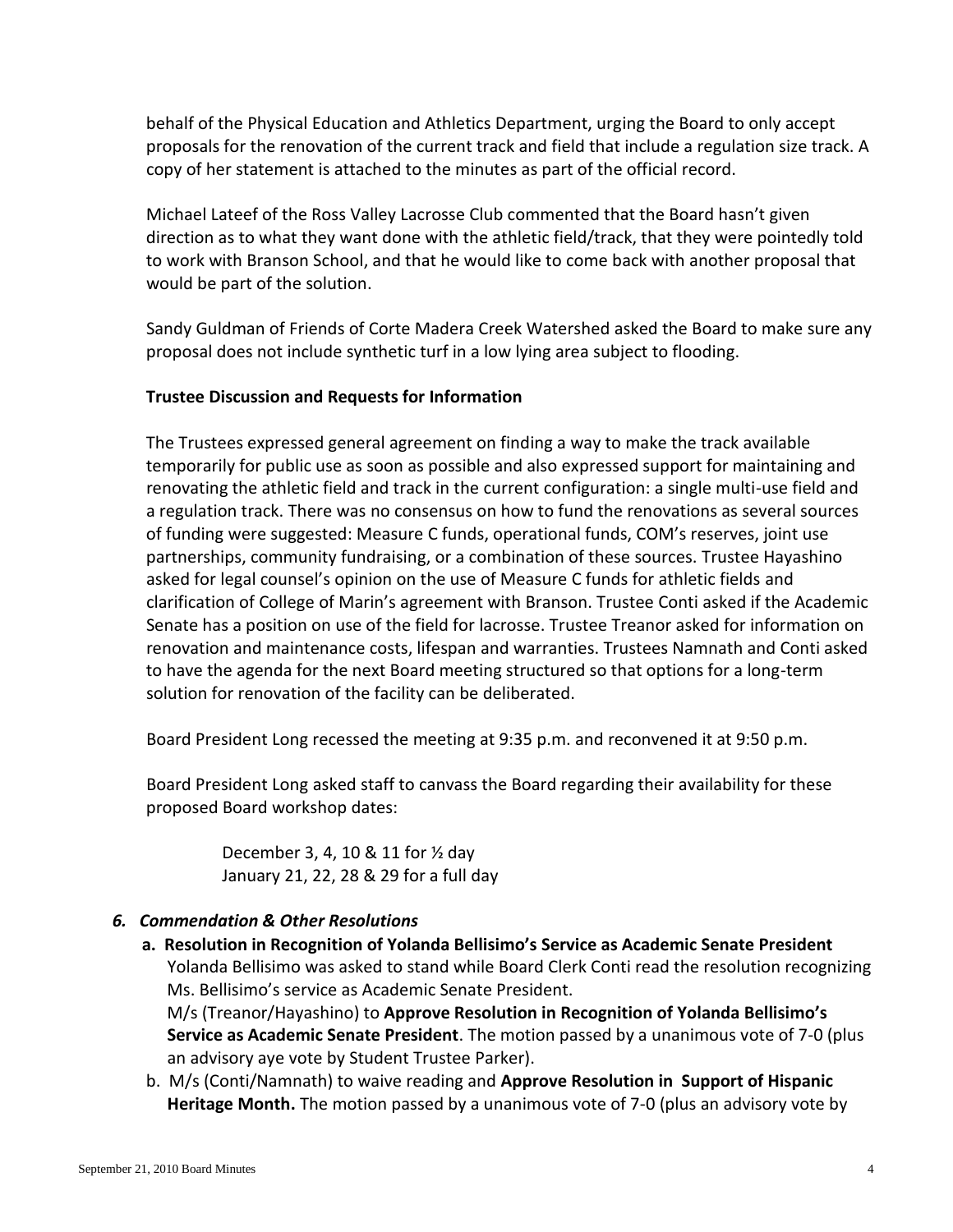Student Trustee Parker).

# *7. Chief Executive Officer's Report*

Mr. Harrison called the Board's attention to his written report in the Board packets.

# **a. Staff Reports**

1. **Enrollment Update** (Report in packet)

# **2. Accreditation Self-Study Update**

 Board President Long asked the Trustees to read the report in their Board packets specifying the accreditation standards which we only partially meet.

#### **3. Follow-Up Report**

Board members were referred to the Follow-Up Report in their Board packets.

# *9. Academic Senate Report*

 Sara McKinnon, Academic Senate President, updated the Board on tasks the Senate has already accomplished in the areas of Student Learning Outcomes, Distance Education, Program Review, and Equivalence. She announced that she and Yolanda Bellisimo, Dr. Chialin Hsieh and Anne Gearhart will be presenting at a conference on student assessment put on by the RP Group in early October. Ms. McKinnon congratulated Yolanda Bellisimo, on behalf of the Academic Senate, for being appointed to the State Academic Senate's Accreditation and SLO Committee. A copy of Ms. McKinnon's statement is attached to the minutes as part of the official record.

#### *10. Classified Senate Report*

 Kathleen Kirkpatrick, outgoing Classified Senate President, introduced the new Classified Senate Officers: Nicole Cruz, Treasurer (who was unable to attend the meeting); Kathy Joyner, Secretary; Xenia Zarrehparvar, Vice President; and Andrea Hunter, President. Newly elected President Andrea Hunter thanked the outgoing Classified Senate officers for their service: Kathleen Kirkpatrick, Becky Reetz and Barb St. John. She commented that the Classified Senate looks forward to keeping the classified staff involved and up-to-date on college issues and to continuing the well-established lines of communication between the Board of Trustees and the Classified Senate.

# *11. Student Senate and Student Association Report*

 Student Trustee Parker reported that Dr. Patricia Sullivan spoke on the civil rights movement at the Constitution Day program on September 20. He reported that topics of discussion at the last Student Senate meeting included: parking, discounted public transportation fares, the President's Climate Commitment, and electronic textbooks. Campuswide Wi-Fi will be discussed at the next meeting.

# *12. Consent Calendar Items (Roll Call Vote)*

 M/s (Namnath/Conti) to approve all items on the Consent Calendar. The motion passed by a roll call vote of 6-1 (plus an advisory aye vote by Student Trustee Parker). Trustee Dolan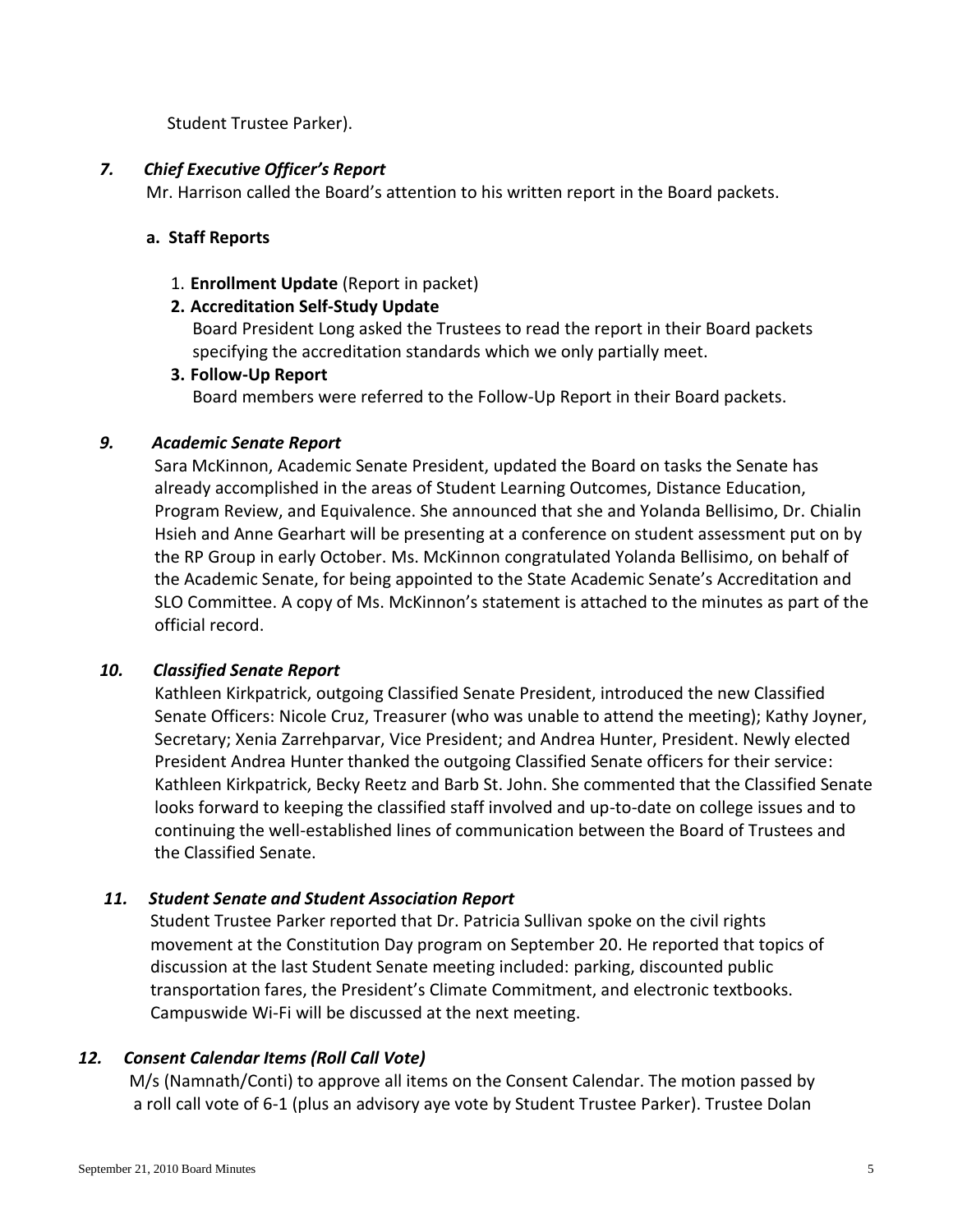cast the no vote.

# **A. Calendar of Upcoming Meetings**

 Location Change – the December 14 Organizational and Regular Board Meetings will be held in Miwok 181 on the IVC Campus as the ribbon cutting and opening of the new facility will take place on that date

# **B. Approve Classified Personnel Recommendations**

- 1. Appointment of Hourly Personnel
- 2. Temporary Increase/Decrease in Assignment/Salary for Classified Personnel
- 3. Resignation of Hourly Personnel

# **C. Approve Short-Term Hourly Positions**

- **D. Budget Transfers – Month of August – FY 2010/11**
- **E. Warrant Approval**
- **F. Declaration of Surplus Property – Miscellaneous Equipment**
- **G. Destruction of Records – Fiscal Services**
- **H. Modernization (Measure C) - BP3.1 (Keep modernization program on track)** 
	- **1. Ratify/Approve Modernization Contracts, Changes and Amendments (\$33,643)**
	- **2. Approve Subcontractor Substitution Requests (Mobile Storage Shelving) Science/Math/Central Plant Complex Increment 2 & 3 Site Development & Building Project (305A)**

 **Lathrop Construction Associates, Inc. - (\$0) (Mobile storage shelving)**

- **I. Approve Revised Board Policies – BP1.4a (Review institutional needs and assess institutional effectiveness, using Program Review, Administrative Planning and Assessment, the Strategic Plan and the Educational Master Plan)**
	- **1. BP 2220 Committees of the Board**
	- **2. BP 2717 Personal Use of Public Resources**
- **J. Approve New Credit Courses**
- **K. Approve Credit Course Revisions**
- **L. Approve Credit Course Deletion**
- **M. Approve Revision to Associate Degrees in Court Reporting**

#### *17. Approval of Minutes*

 M/s (Conti/Namnath) to approve the minutes of the August 23, 24, 30, 31 and September 1, 2 and 3, 2010 Board minutes. The motion passed by a unanimous vote of 7-0. Student Trustee Parker abstained. Minutes of August 23, 2010 Special Board Meeting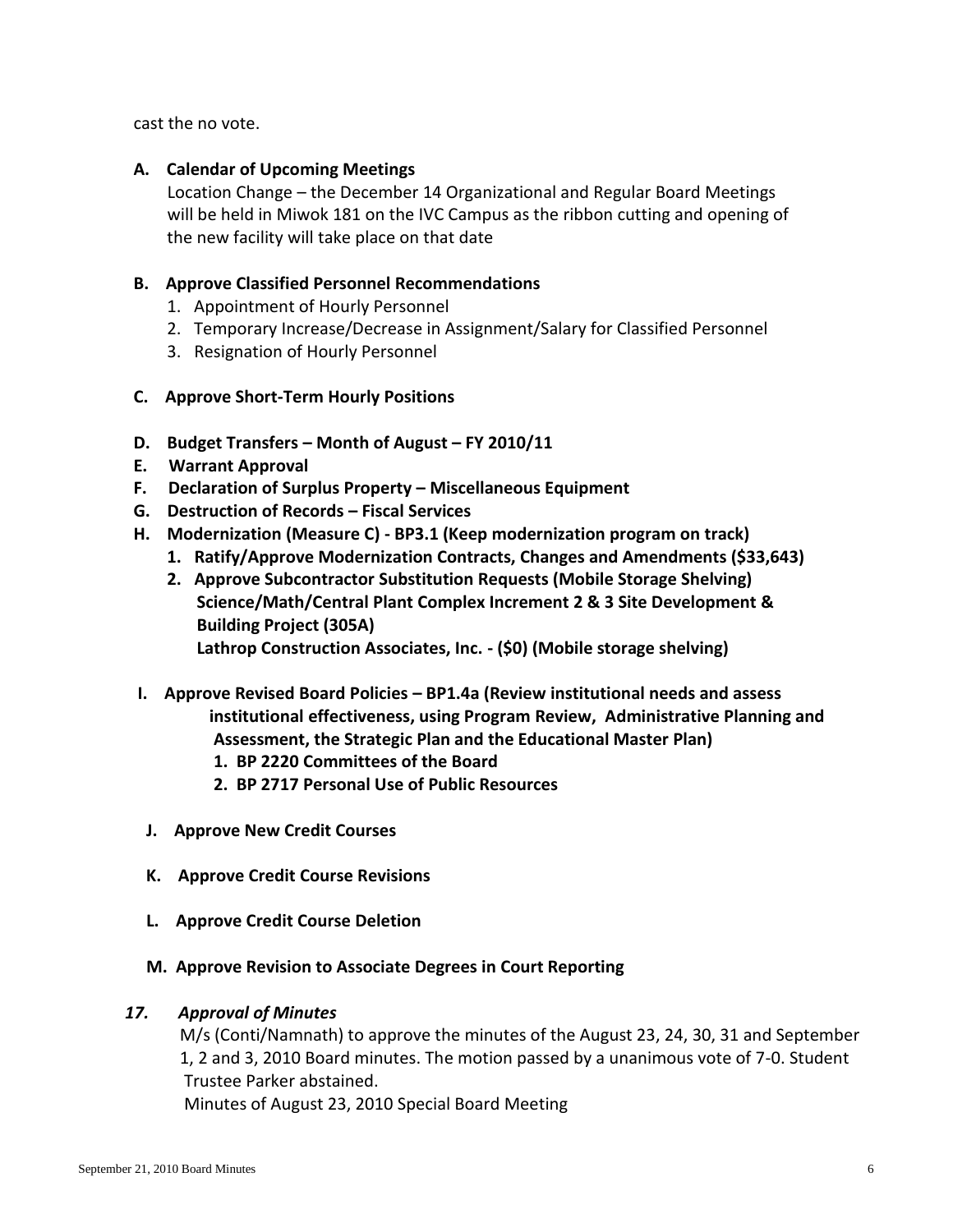Minutes of August 24, 2010 Board Meeting Minutes of August 30, 2010 Special Board Meeting Minutes of August 31, 2010 Special Board Meeting Minutes of September 1, 2010 Special Board Meeting Minutes of September 2, 2010 Special Board Meeting Minutes of September 3, 2010 Special Board Meeting

# *13. Other Action Items*

# **A. Modernization (Measure C) – BP3.1 (Keep modernization program on track)**

- **1. Authorize New Professional Services Agreement** Space Planning Design Services for LRC & Austin Science Center Buildings New Academic Center Project (303B). No action was taken on this agenda item.
- **2.** M/s (Treanor/Conti) to **Authorize Bidding and Pre-Authorize Award of Construction Contract**

 New Fine Arts Building Project (306C) – Audio Visual Equipment & Installation. The motion passed by a unanimous vote of 7-0 (plus an advisory aye vote by Student Trustee Parker).

Trustee Namnath left the meeting at 10:20 p.m.

 **3.** M/s (Treanor/Parker) to **Authorize Award of Construction Contract** Site Signage Phase 2 (IVC) & Phase 3 (KTD) Project (402A-417A-305A-306A-306C).

Public Comment:

 Brian O'Connor commented that people who attended the July 13 community meeting where signage was discussed thought that their input would be important and are disappointed that there is no change to the sign from Phase 1 on College Avenue in this Board packet. He stated that the Board needs to get community input.

 The motion passed by a vote of 4-0-2 with Trustees Dolan and Conti abstaining. Student Trustee Parker cast an advisory aye vote.

- **4.** M/s (Treanor/Conti) to **Approve Notice of Completion**. SMCP Increment No. 1 – Site Development & Utilities Project (305C). The motion passed by a unanimous vote of 6-0 (plus an advisory aye vote by Student Trustee Parker).
- **B.** M/s (Treanor/Kranenburg) to **Approve Unfunded Liability Funding Resolution.** The motion passed by a unanimous roll call vote of 6-0 (plus an advisory aye vote by Student Trustee Parker).
- **5. Board Study Session on Measure C Items (Background on Action Items)**
	- **a. New Academic Center**
	- **b. Child Development Center**
	- **c. Swinerton Management & Consulting Contract**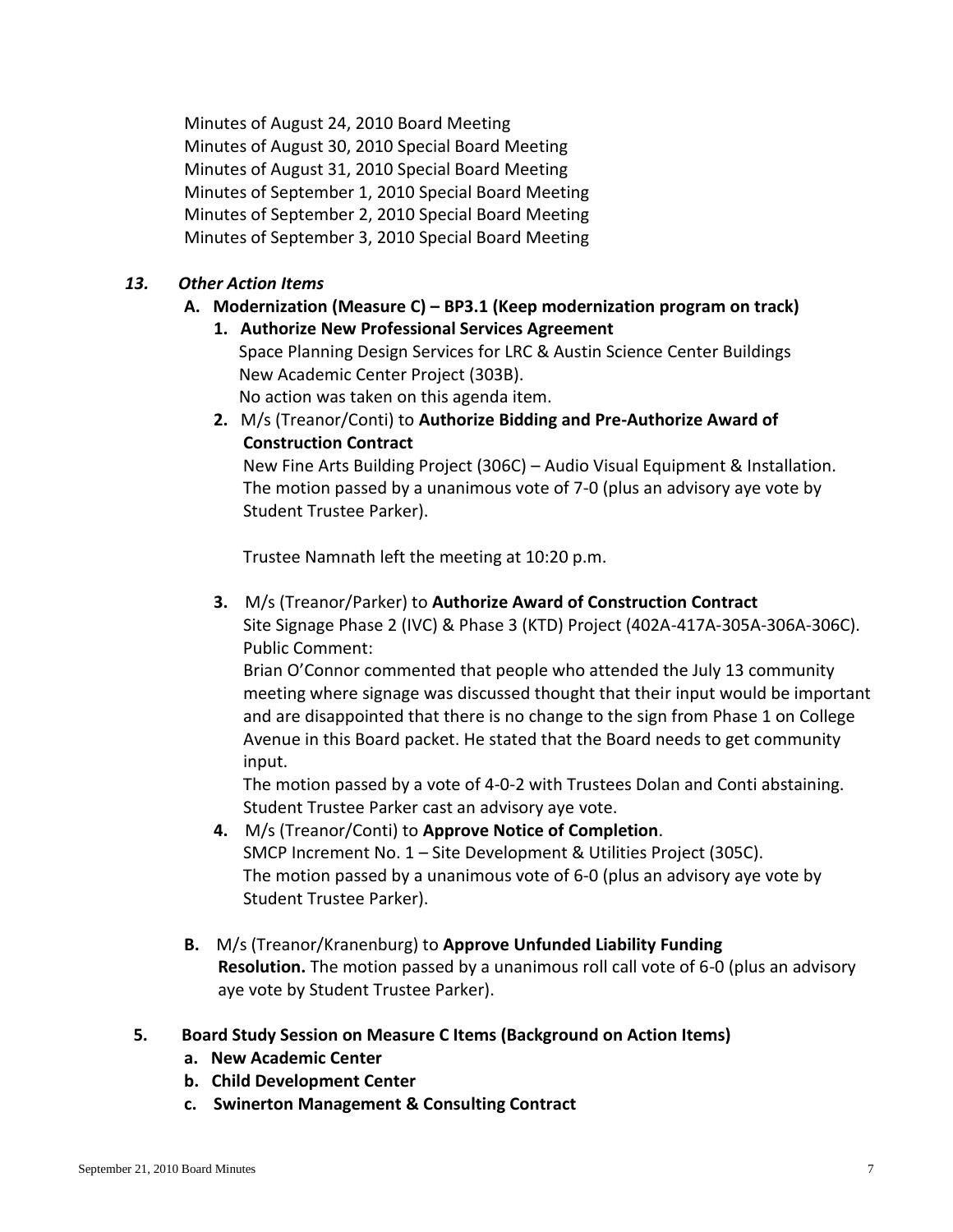#### **d. Bond Spending Plan**

#### **e. Site Signage**

 Erik Dunmire reviewed his report in the Board packets on Kentfield Classrooms. Board members expressed concern about not having enough classrooms in the New Academic Center and on the Kentfield campus as a whole. Trustee Kranenburg asked about the possibility of using IVC for additional classroom space. Trustee Hayashino asked if a lot of the space problems could be a scheduling issue. When the possibility of renovating the Austin Science Center to provide more classroom space was mentioned, Trustee Conti asked why we would spend money on fixing it if it is not a viable building and people have been told it needs to be demolished. Trustee Long asked if anyone is doing enrollment projections and expressed concern about having enough space for our students in the future.

Trustee Dolan left the meeting at 11:10 p.m.

 Architect Mark Cavagnero commented that space needs can be met if we use some of the space in the Austin Science Center. He urged the Board to move forward with approval of the Program Document for the New Academic Center while we are in a favorable bid climate.

 Architects Brian Wright of TLCD Architects and John Fung of Mark Cavagnero Associates reviewed the programming information on the New Academic Center in the Board packets.

 Due to the lateness of the hour the Trustees decided to schedule a Special Board Meeting sometime before the regularly scheduled October 19 Board meeting to complete discussion of the Measure C Study Session topics and to receive additional data. Trustees were asked to send their questions to Superintendent/President Harrison ahead of time so that staff would have time to prepare responses.

#### **Public Comment:**

 Brian O'Connor of Friends of Kentfield commented that his group only gets to talk to the Board once a month and needs to have a conversation with the Board. He stated that we are building to a schedule and if classes need to be moved to other times or locations that is what needs to be done. He mentioned that Redwood High School has empty classrooms that could perhaps be used. Mr. O'Connor also commented that they were told that the Austin Science Center would be demolished and are now hearing that it may be used and that we're still keeping temporary buildings. He submitted a list of questions (copy attached) which he would like to have answered.

 Scott Peoples commented that the IVC campus is underutilized and suggested scheduling classes on Fridays. He stated that there is a communication disconnect between the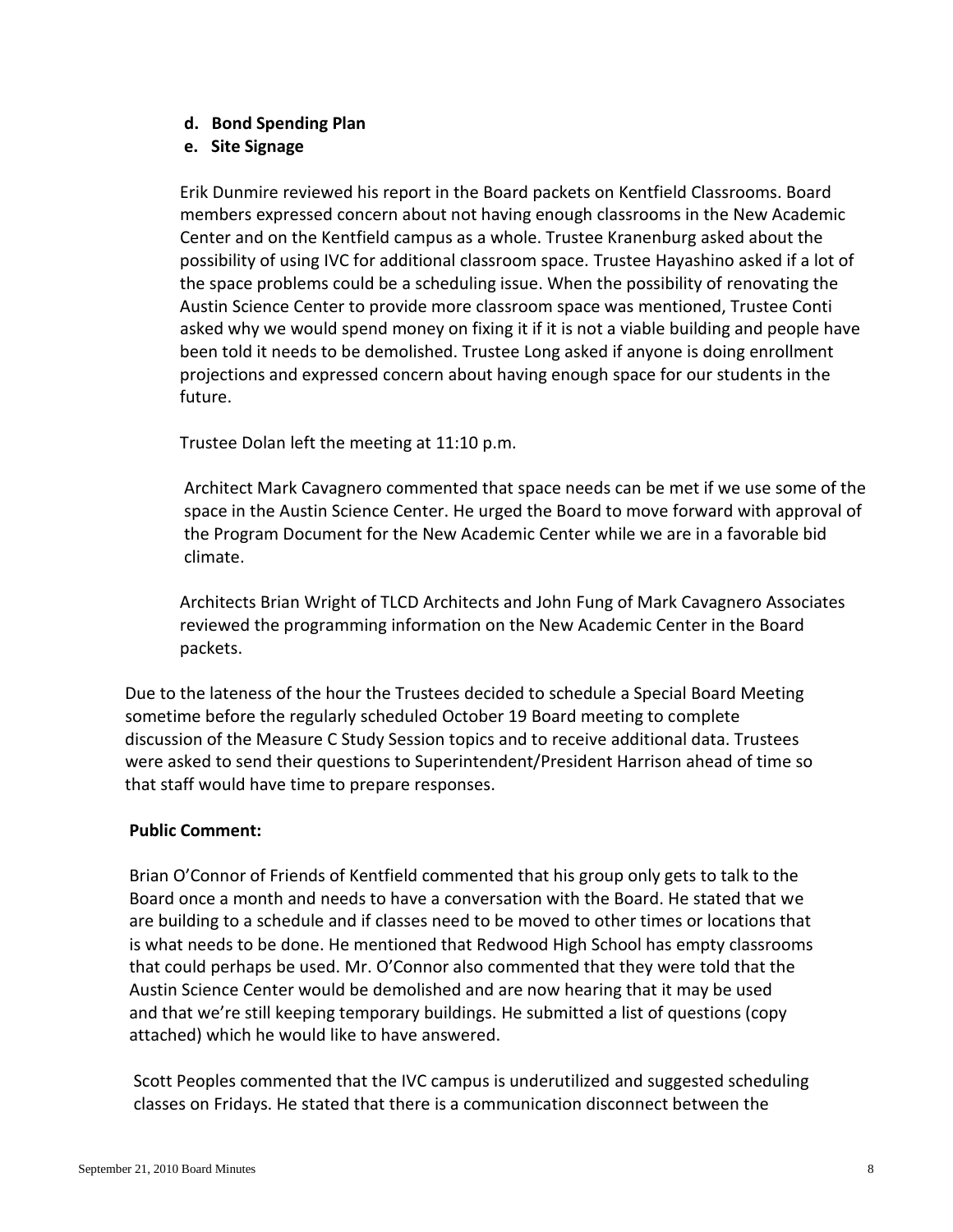administration and the community. Mr. Peoples stated that the July 13 community meeting was a non-meeting and he doesn't want any more meetings like that. He questioned the use of Measure C bond money for administrative space and suggested that we use the first floor of Harlan Center for administrative offices. Mr. Peoples doesn't think the Board needs to make an expeditious decision as there are still outstanding issues and information needs. He suggested that the Board appoint an advisory committee from the community.

 Anne Petersen from the Kentfield Planning Advisory Board urged the Board to do their homework, ask for information if they need it before the Board meetings, and move forward with the New Academic Center.

 Sara McKinnon, Academic Senate President, stated that Dr. Erik Dunmire's data on college-wide classroom needs on the Kentfield campus shows that we can meet out campus classroom needs as long as the Austin Science Center remains as well as the Portable Village and TB building (at least for a time for swing space). She urged the Board to make sure a space analysis of the LRC and Austin Science Center happens as soon as possible so that the New Academic Center can remain on schedule. A copy of Ms. McKinnon's statement is attached to the minutes as part of the official record in addition to a petition signed by 45 faculty members in support of the New Academic Center project.

- **14. Action Items (1st Reading) – (These items will come back to the Board for action at the October 19, 2010 Board Meeting)**
	- **A. Modernization (Measure C) – BP3.1 (Keep modernization program on track)** 
		- **1. Approve Updated Bond Spending Plan**
		- **2. Approve Building Program Document New Academic Center Project (303B)**
		- **3. Ratify Contract and Approve Amendment 1 to Short Form Professional Services Agreement**

 Child Development Center Project (303C) – ECE Program HKIT Architects (\$80,000)

- **4. Approve New Professional Services Agreement** Child Development Center Project (303C) – ECE Program ESA (Environmental Science Associates) (\$25,000)
- **5. Approve Contract Amendment** Measure C Program Management Services Swinerton Management & Consulting (\$1,704,000)
- **15. Board Policy Review (1st Reading) - BP1.4a (Review institutional needs and assess Institutional effectiveness, using Program Review, Administrative Planning and Assessment, the Strategic Plan and the Educational Master Plan)**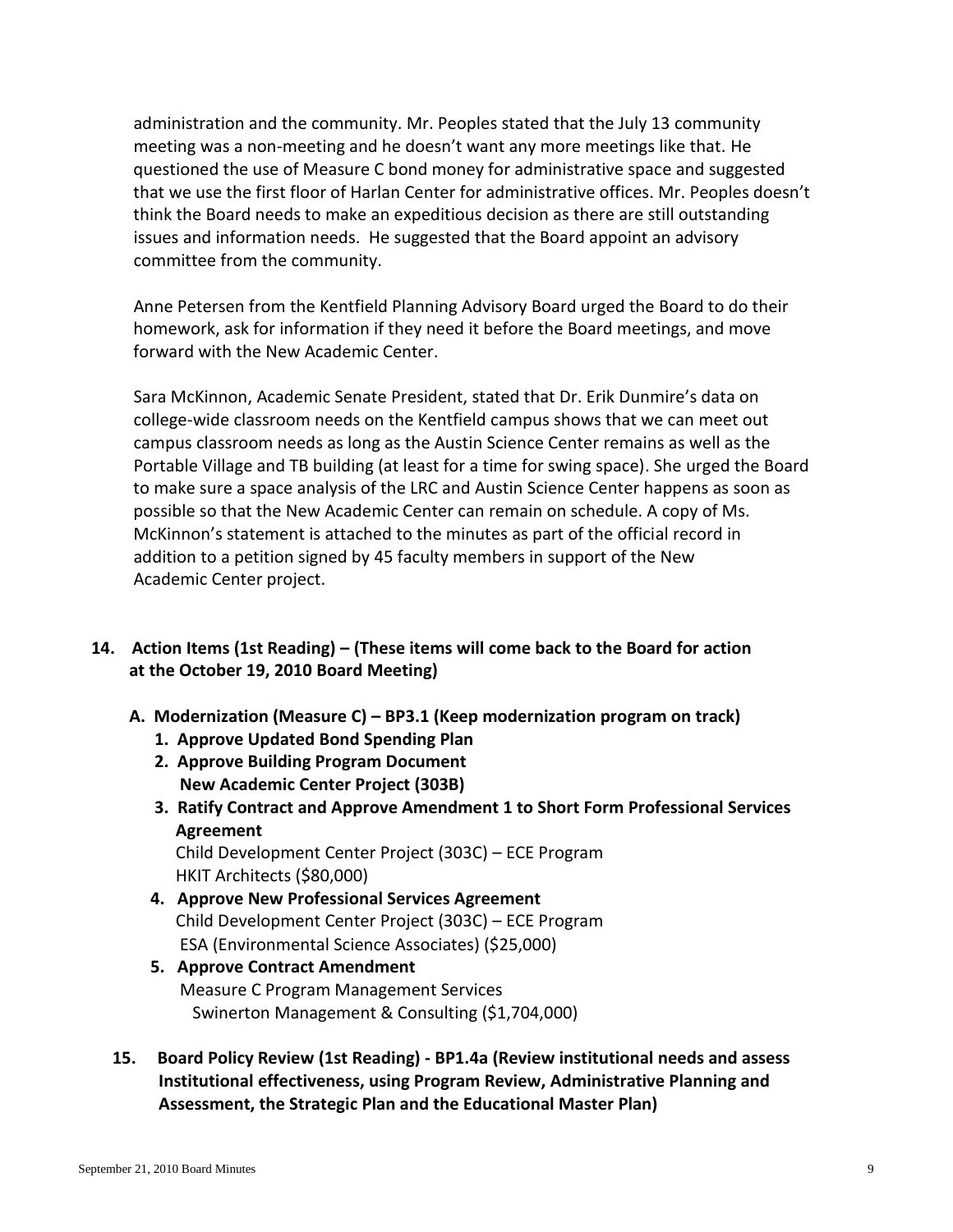BP 4070 Auditing and Auditing Fees BP 5052 Open Enrollment Board members were asked to submit any feedback to the Board Policy Subcommittee.

#### **16. Board Reports and/or Requests**

- **a. Legislative Report** None
- **b. Committee Chair Reports** None
- **c. Individual Reports and/or Requests** None

#### **18. Information Items (see written reports)**

- **A. Contracts and Agreement for Services Report – August, 2010 – BP1 (Fiscal Accountability)**
- **B. 4th Quarter Financial Report CCSF 311Q - BP1 (Fiscal Accountability)**
- **C. Modernization Update – BP3.1 (Keep modernization program on track)** 
	- **1. Director's Report – BP3.1 (Keep modernization program on track)**
	- **2. Contract Milestones Report through August, 2010 – BP3.1 (Keep modernization program on track)**
	- **3. Schedule – BP3.1 (Keep modernization program on track)**
	- **4. Quarterly Progress Report – Period Ending June 30, 2010**
- **D. Revised Administrative Procedures None**
- **E. Calendar of Special Events October 26-28, 2010 Accreditation Visit November 18-20, 2010 – CCLC Annual Convention and Partner Conferences, Pasadena Convention Center December 14, 2010 – Ribbon Cutting for New Main Building at IVC, Assembly Room 118/116 (time tbd) April 29-May 1, 2011 – CCLC Annual Trustees Conference Hyatt Regency Monterey**

#### **19. Correspondence**

Board members were referred to the correspondence in their Board packets.

**20. Board Meeting Evaluation**

No comments